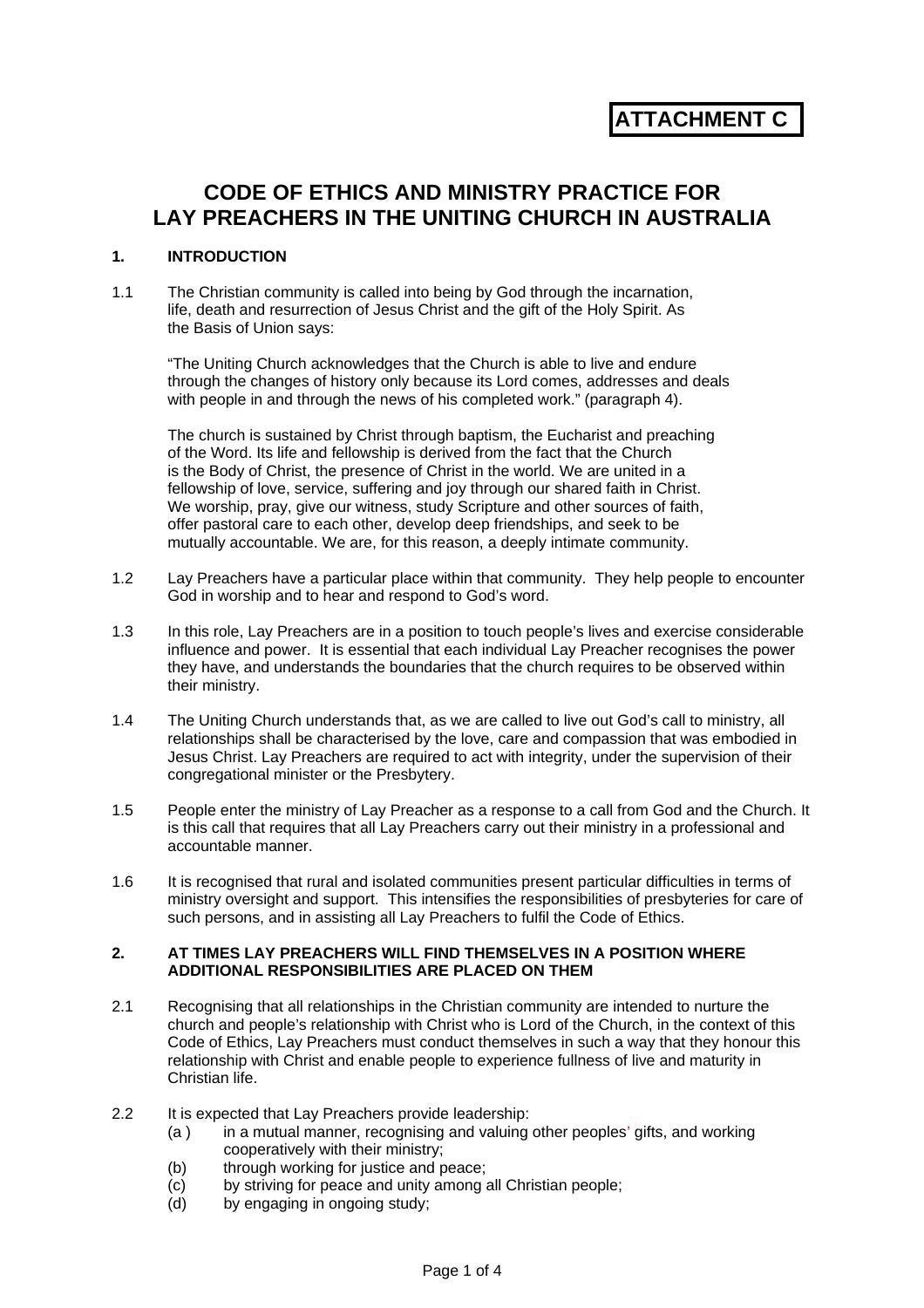- (e) by respecting the guidance and decisions of the councils of the church;
- (f) within the discipline of the church.
- 2.3 Lay Preachers shall exercise their ministry in a manner that expresses:
	- (a) commitment to God;
	- (b) inclusiveness of the Gospel;
	- (c) accountability;
	- (d) commitment to the call of the church to ministry;
	- (e) the professional nature of the relationship,

and ensures:

- (i) that Lay Preachers do not seek to meet their personal needs through their ministry;
- (ii) that clear boundaries are recognised and observed (ie. The relationship and behaviour are appropriate);
- (iii) respect, sensitivity and reverence for others;
- (iv) confidentiality
- (v) non-abusive use of power;
- (vi) commitment to justice.

## **3. PROFESSIONAL CONDUCT**

#### 3.1 **Relationships with others in ministry**

- (a) Lay Preachers shall work within the polity of the Uniting Church as guided by the Basis of Union and defined in the Constitution and Regulations, respecting the rights and responsibilities of those who share leadership in the Uniting Church, both lay and ordained;
- (b) Lay Preachers shall respect the call and placement of others with whom they are in ministry. They shall recognise those with whom they are in team ministry:
- (c) Lay Preachers shall:
	- (i) accept the theological validity of both women and men in ministry in Christ's church as a Minister;
	- (ii) be willing to work with and support women and men in ministry;
	- (iii) be willing to encourage, equip and support both women and men in all forms of ministry in the Church and to teach the Church's position in this regard; and
- (d) Lay Preachers shall respect the professional expertise of members of other disciplines/professions with whom they work in the Church or other institutions.

## 3.2 **Teaching**

The Basis of Union reminds us that the Uniting Church comes out of a tradition of literary, historical and scientific enquiry, that we don't and never will know all there is to know about God or the scriptures (Para 11). It is, therefore, vital that Lay Preachers continue to seek opportunities to learn and grow in their understanding of the scriptures.

Lay Preachers have a responsibility to represent accurately the teachings of the Scriptures and of the Church. When teaching, preaching or leading worship, Lay Preachers have an obligation to present the gospel of Jesus Christ, guided by the witness to Christ in the Scripture, to take seriously the tradition of faith and worship of the church catholic; and to share that faith in the language and forms of the particular worshipping community and to address its issues

In particular, Lay Preachers shall:

- (a) live out the vision of the Basis of Union;
- (b) accurately represent the meanings of biblical passages;
- (c) accurately represent the degree to which experts in a discipline support their views;
- (d) accurately represent opposing views;
- (e) uphold the theological and liturgical tradition of the Church;
- (f ) be guided by the decisions of the Assembly; and
- (g) be open to challenge and correction from colleagues.

## 3.3 **Relationships with Church Councils**

(a) Lay Preachers shall respect the guidance and decisions of the councils of the church, and maintain accountability within the discipline of the church; and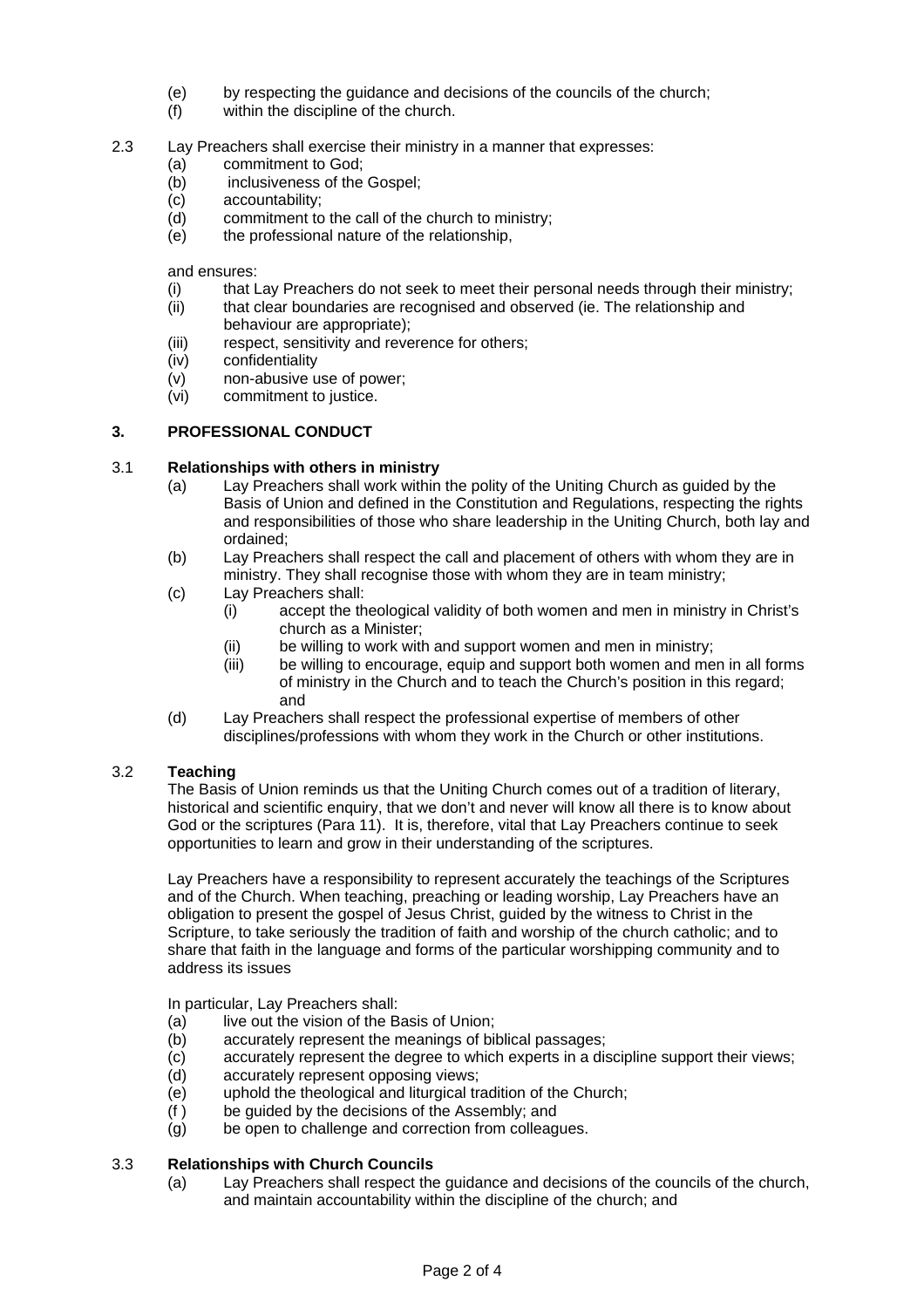(b) Lay Preachers may not use their preaching role to inflame conflict within the Congregation, or between the congregation and other councils of the church. Processes and decisions of church councils should be reported accurately and fairly.

## 3.4 **Competence**

- (a) Lay Preachers have a responsibility to maintain high standards of knowledge and skills in all the areas of ministry relevant to their preaching and worship. This responsibility requires that Lay Preachers undertake continuing education appropriate to this ministry;
- (b) Lay Preachers shall not misrepresent their competence, qualifications, training or experience; and
- (c) Lay Preachers shall refrain from offering to undertake and or engage in work beyond their professional competence; and shall make appropriate referrals.

## 3.5 **Professionalism**

- (a) Lay Preachers shall recognise the power that is inherent in their role and shall not use this power in a manner which is abusive or unprofessional;
- (b) Lay Preachers shall exercise their ministry to others in a professional manner. This includes, but is not limited to:
	- (i) offering the best quality leadership of worship and preaching
	- (ii) offering appropriate Christian teaching;
	- (iii) being sensitive to people's different social contexts;
	- (iv) being sensitive to the needs and vulnerability of the children and young people with whom they work, ensuring that the professional nature of the relationship is made clear in an appropriate way; and
	- (v) being sensitive to the needs of, and ways of relating to, people from any different cultures with whom they have contact.

#### 3.6 **Self care**

Lay Preachers shall take responsibility:

- (a) to maintain their physical, spiritual and emotional health;
- (b) to give adequate priority to their relationship with their family;
- (c) to nurture personal relationships which assist them in their wholeness.

#### 3.7 **Supervision**

- (a) Lay Preachers have a responsibility to recognise that they are also vulnerable, requiring them to maintain their professionalism in difficult circumstances;
- (b) Lay Preachers have a responsibility to ensure that they receive regular supervision from their congregational minister or the Presbytery. This supervision is to ensure that Lay Preachers maintain the quality of their ministry as well as to receive support and guidance.

#### **4. GIFTS AND FEES**

There may be occasions when a Lay Preacher is offered gifts and fees beyond those recognized by the Church. It is not appropriate for Lay Preachers to seek financial gain for themselves or their families from their ministry beyond recognised fees and travel costs. However, where gifts are accepted to satisfy cultural traditions the Lay Preacher should look at the appropriate use of the gift to benefit the community of faith.

#### **5. RELATIONSHIP WITH THE LAW**

- 5.1 Lay Preachers shall inform the Synod Secretary of any matter which may lead to legal action against themselves and/or the Church; and
- 5.2 It is unethical for Lay Preachers deliberately to break the law or encourage another to do so. The only exception would be in instances of political resistance or civil disobedience.

## **6. BREACH OF CODE OF ETHICS**

6.1 Breach of the Code of Ethics refers to any violation of the requirements or principles of the Code by Lay Preachers. It includes any instance where Lay Preachers have deliberately encouraged another to breach the terms of the Code.